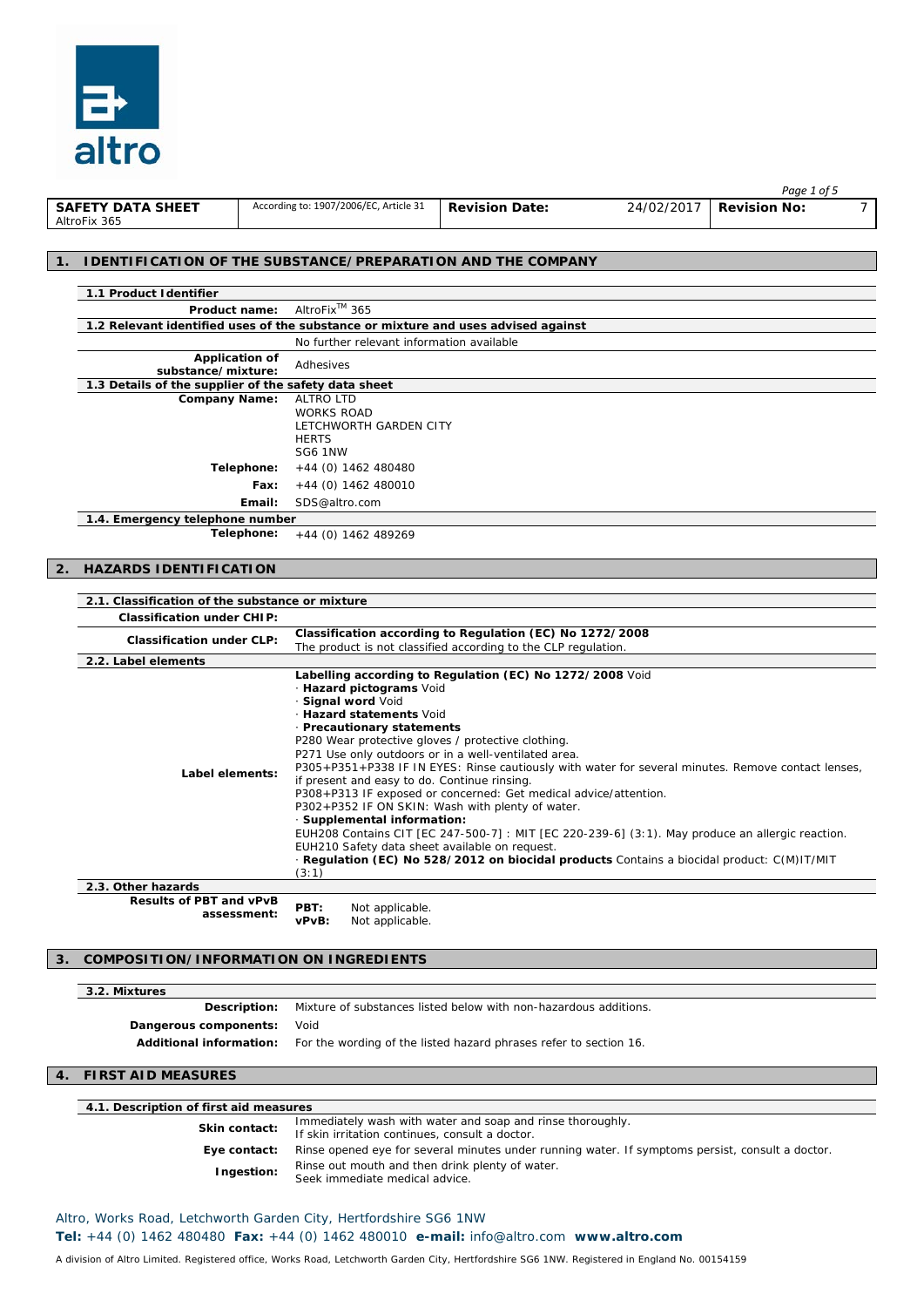

|    | <b>SAFETY DATA SHEET</b><br>AltroFix 365                                                                                                                   |             | According to: 1907/2006/EC, Article 31                                                                                               | <b>Revision Date:</b> | 24/02/2017                                                                                                                                                                                         | <b>Revision No:</b> | $\overline{7}$ |
|----|------------------------------------------------------------------------------------------------------------------------------------------------------------|-------------|--------------------------------------------------------------------------------------------------------------------------------------|-----------------------|----------------------------------------------------------------------------------------------------------------------------------------------------------------------------------------------------|---------------------|----------------|
|    |                                                                                                                                                            |             |                                                                                                                                      |                       |                                                                                                                                                                                                    |                     |                |
|    |                                                                                                                                                            | Inhalation: |                                                                                                                                      |                       |                                                                                                                                                                                                    |                     |                |
|    | 4.2. Most important symptoms and effects, both acute and delayed                                                                                           |             | Supply fresh air; consult doctor in case of complaints.                                                                              |                       |                                                                                                                                                                                                    |                     |                |
|    | Skin contact:                                                                                                                                              |             | Sensitising effect by skin contact is possible by prolonged exposure.                                                                |                       |                                                                                                                                                                                                    |                     |                |
|    | Information for doctor:                                                                                                                                    |             | No further relevant information available                                                                                            |                       |                                                                                                                                                                                                    |                     |                |
|    |                                                                                                                                                            | Hazards:    | No further relevant information available                                                                                            |                       |                                                                                                                                                                                                    |                     |                |
|    | 4.3. Indication of any immediate medical attention and special treatment needed                                                                            |             |                                                                                                                                      |                       |                                                                                                                                                                                                    |                     |                |
|    | Immediate / special                                                                                                                                        | treatment:  | No further relevant information available.                                                                                           |                       |                                                                                                                                                                                                    |                     |                |
|    |                                                                                                                                                            |             |                                                                                                                                      |                       |                                                                                                                                                                                                    |                     |                |
| 5. | <b>FIRE FIGHTING MEASURES</b>                                                                                                                              |             |                                                                                                                                      |                       |                                                                                                                                                                                                    |                     |                |
|    | 5.1. Extinguishing media                                                                                                                                   |             |                                                                                                                                      |                       |                                                                                                                                                                                                    |                     |                |
|    |                                                                                                                                                            |             |                                                                                                                                      |                       | CO2, powder or water spray. Fight larger fires with water spray or alcohol resistant foam.                                                                                                         |                     |                |
|    | Suitable Extinguishing agents:                                                                                                                             |             | Use fire extinguishing methods suitable to surrounding conditions.                                                                   |                       |                                                                                                                                                                                                    |                     |                |
|    | 5.2. Special hazards arising from the substance or mixture                                                                                                 |             |                                                                                                                                      |                       | Under certain fire conditions, traces of other toxic gases cannot be excluded, e.g.:                                                                                                               |                     |                |
|    | <b>Exposure hazards:</b>                                                                                                                                   |             | Ethanoic acid                                                                                                                        |                       |                                                                                                                                                                                                    |                     |                |
|    | 5.3. Advice for fire-fighters                                                                                                                              |             |                                                                                                                                      |                       |                                                                                                                                                                                                    |                     |                |
|    | Protective equipment:                                                                                                                                      |             | Wear self-contained respiratory protective device.                                                                                   |                       |                                                                                                                                                                                                    |                     |                |
| 6. | <b>ACCIDENTAL RELEASE MEASURES</b>                                                                                                                         |             |                                                                                                                                      |                       |                                                                                                                                                                                                    |                     |                |
|    |                                                                                                                                                            |             |                                                                                                                                      |                       |                                                                                                                                                                                                    |                     |                |
|    | 6.1. Personal precautions, protective equipment and emergency procedures                                                                                   |             |                                                                                                                                      |                       |                                                                                                                                                                                                    |                     |                |
|    | Personal precautions:                                                                                                                                      |             | Wear protective clothing.<br>Particular danger of slipping on leaked/spilled product.                                                |                       |                                                                                                                                                                                                    |                     |                |
|    | 6.2. Environmental precautions                                                                                                                             |             |                                                                                                                                      |                       |                                                                                                                                                                                                    |                     |                |
|    | <b>Environmental precautions:</b>                                                                                                                          |             | Do not allow to enter sewers/ surface or ground water.                                                                               |                       |                                                                                                                                                                                                    |                     |                |
|    | 6.3. Methods and material for containment and cleaning up                                                                                                  |             |                                                                                                                                      |                       |                                                                                                                                                                                                    |                     |                |
|    | Clean-up procedures:                                                                                                                                       |             | Dispose contaminated material as waste according to item 13.<br>Clean the affected area carefully; suitable cleaners are: Warm water |                       | Absorb with liquid-binding material (sand, diatomite, acid binders, universal binders, sawdust).                                                                                                   |                     |                |
|    | 6.4. Reference to other sections                                                                                                                           |             |                                                                                                                                      |                       |                                                                                                                                                                                                    |                     |                |
|    |                                                                                                                                                            |             | No dangerous substances are released.<br>See Section 7 for information on safe handling.                                             |                       |                                                                                                                                                                                                    |                     |                |
|    | Reference to other sections:                                                                                                                               |             | See Section 8 for information on personal protection equipment.                                                                      |                       |                                                                                                                                                                                                    |                     |                |
|    |                                                                                                                                                            |             | See Section 13 for disposal information.                                                                                             |                       |                                                                                                                                                                                                    |                     |                |
| 7. | <b>HANDLING AND STORAGE</b>                                                                                                                                |             |                                                                                                                                      |                       |                                                                                                                                                                                                    |                     |                |
|    |                                                                                                                                                            |             |                                                                                                                                      |                       |                                                                                                                                                                                                    |                     |                |
|    | 7.1. Precautions for safe handling                                                                                                                         |             |                                                                                                                                      |                       |                                                                                                                                                                                                    |                     |                |
|    | Handling requirements:                                                                                                                                     |             | Avoid contact with the eyes and skin.                                                                                                |                       |                                                                                                                                                                                                    |                     |                |
|    | Information about fire - and<br>explosion protection:                                                                                                      |             | The product is not flammable.                                                                                                        |                       |                                                                                                                                                                                                    |                     |                |
|    | 7.2. Conditions for safe storage, including any incompatibilities                                                                                          |             |                                                                                                                                      |                       |                                                                                                                                                                                                    |                     |                |
|    | Requirements to be met by<br>storerooms and receptacles:                                                                                                   |             | Store only in unopened original receptacles.                                                                                         |                       |                                                                                                                                                                                                    |                     |                |
|    | Information about storage in                                                                                                                               |             | Protect from heat and direct sunlight.                                                                                               |                       |                                                                                                                                                                                                    |                     |                |
|    | one common storage facility:                                                                                                                               |             |                                                                                                                                      |                       |                                                                                                                                                                                                    |                     |                |
|    | <b>Further information about</b><br>storage conditions:                                                                                                    |             | Protect from frost.<br>Storage temperature: $+5$ °C to $+30$ °C                                                                      |                       |                                                                                                                                                                                                    |                     |                |
|    |                                                                                                                                                            |             | Store in dry conditions                                                                                                              |                       |                                                                                                                                                                                                    |                     |                |
|    | 7.3. Specific end use(s)                                                                                                                                   |             |                                                                                                                                      |                       |                                                                                                                                                                                                    |                     |                |
|    | Specific end $use(s)$ :                                                                                                                                    |             | No further relevant information available.                                                                                           |                       |                                                                                                                                                                                                    |                     |                |
| 8. | <b>EXPOSURE CONTROLS / PERSONAL PROTECTION</b>                                                                                                             |             |                                                                                                                                      |                       |                                                                                                                                                                                                    |                     |                |
|    |                                                                                                                                                            |             |                                                                                                                                      |                       |                                                                                                                                                                                                    |                     |                |
|    | 8.1. Control parameters                                                                                                                                    |             |                                                                                                                                      |                       |                                                                                                                                                                                                    |                     |                |
|    |                                                                                                                                                            |             |                                                                                                                                      |                       | Ingredients with limit values that require monitoring at the workplace: The product does not<br>contain any relevant quantities of materials with critical values that have to be monitored at the |                     |                |
|    | Workplace exposure limits:                                                                                                                                 |             | workplace.                                                                                                                           |                       |                                                                                                                                                                                                    |                     |                |
|    |                                                                                                                                                            |             |                                                                                                                                      |                       | <b>Additional information:</b> The lists valid during the making were used as basis.                                                                                                               |                     |                |
|    | <b>DNEL/PNEC Values</b><br>DNEL / PNEC                                                                                                                     |             |                                                                                                                                      |                       |                                                                                                                                                                                                    |                     |                |
|    |                                                                                                                                                            |             |                                                                                                                                      |                       |                                                                                                                                                                                                    |                     |                |
|    |                                                                                                                                                            |             |                                                                                                                                      |                       |                                                                                                                                                                                                    |                     |                |
|    | Altro, Works Road, Letchworth Garden City, Hertfordshire SG6 1NW<br>Tel: +44 (0) 1462 480480 Fax: +44 (0) 1462 480010 e-mail: info@altro.com www.altro.com |             |                                                                                                                                      |                       |                                                                                                                                                                                                    |                     |                |
|    |                                                                                                                                                            |             |                                                                                                                                      |                       |                                                                                                                                                                                                    |                     |                |

*Page 2 of 5*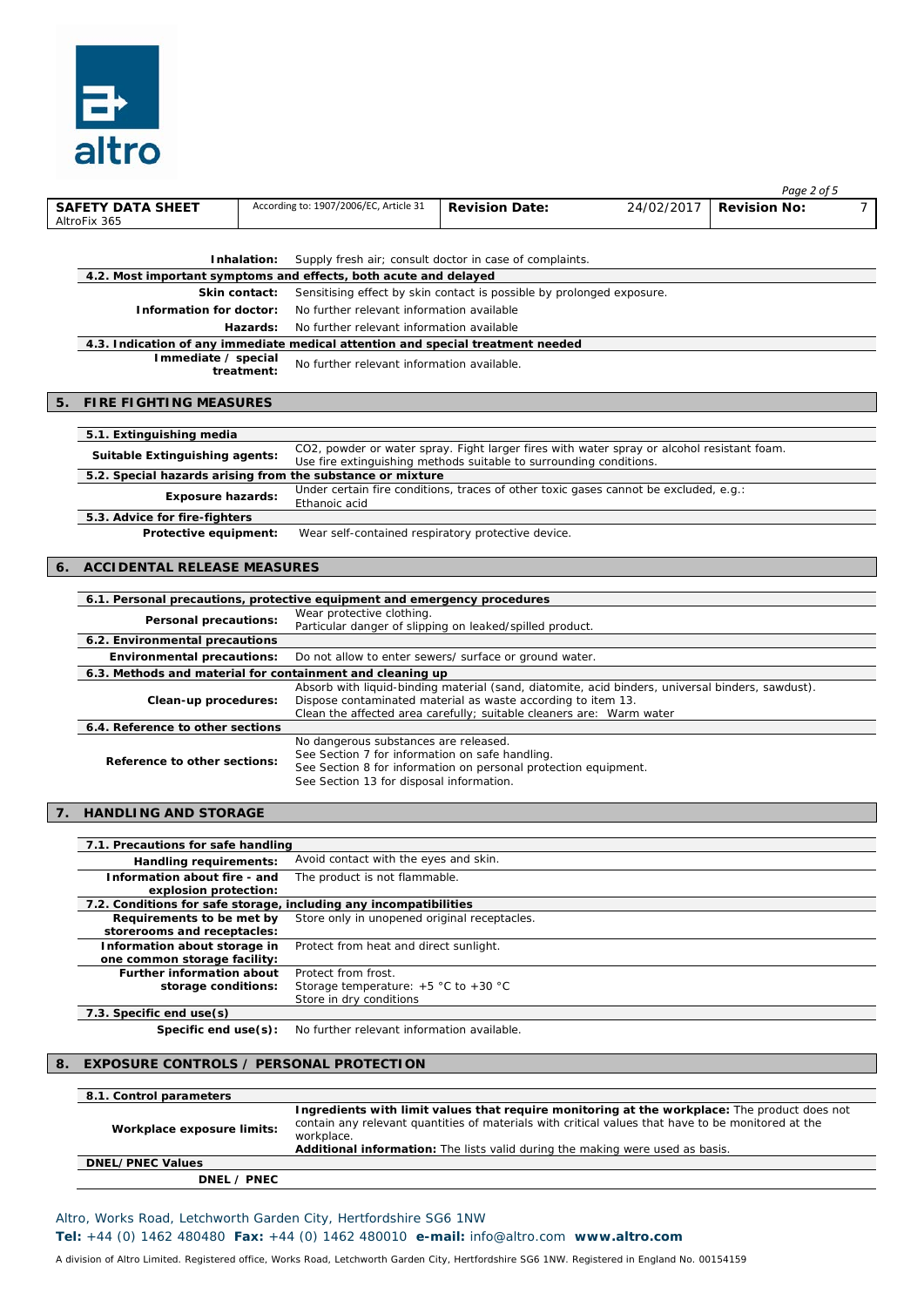

|                                              |                                                                                                                                                                    |                                                                                                                                                                                                                                                                                                                                                                                                                                                                                                                                         |            | Page 3 of 5         |  |
|----------------------------------------------|--------------------------------------------------------------------------------------------------------------------------------------------------------------------|-----------------------------------------------------------------------------------------------------------------------------------------------------------------------------------------------------------------------------------------------------------------------------------------------------------------------------------------------------------------------------------------------------------------------------------------------------------------------------------------------------------------------------------------|------------|---------------------|--|
| <b>SAFETY DATA SHEET</b><br>AltroFix 365     | According to: 1907/2006/EC, Article 31                                                                                                                             | <b>Revision Date:</b>                                                                                                                                                                                                                                                                                                                                                                                                                                                                                                                   | 24/02/2017 | <b>Revision No:</b> |  |
|                                              |                                                                                                                                                                    |                                                                                                                                                                                                                                                                                                                                                                                                                                                                                                                                         |            |                     |  |
| 8.2. Exposure controls                       |                                                                                                                                                                    |                                                                                                                                                                                                                                                                                                                                                                                                                                                                                                                                         |            |                     |  |
| General protective and<br>hygienic measures: | Do not eat or drink while working                                                                                                                                  | The usual precautionary measures are to be adhered to when handling chemicals.                                                                                                                                                                                                                                                                                                                                                                                                                                                          |            |                     |  |
| <b>Respiratory protection:</b>               | Use only in well-ventilated areas.                                                                                                                                 |                                                                                                                                                                                                                                                                                                                                                                                                                                                                                                                                         |            |                     |  |
| Hand protection:                             | <b>Protective gloves</b><br>Material of gloves<br>Rubber gloves<br>be checked prior to the application.<br>· Penetration time of glove material<br>to be observed. | The glove material has to be impermeable and resistant to the product/ the substance/ the preparation.<br>The selection of the suitable gloves does not only depend on the material, but also on further marks of<br>quality and varies from manufacturer to manufacturer. As the product is a preparation of several<br>substances, the resistance of the glove material cannot be calculated in advance and has therefore to<br>The exact break through time has to be found out by the manufacturer of the protective gloves and has |            |                     |  |
| Eye protection:                              | Safety glasses                                                                                                                                                     |                                                                                                                                                                                                                                                                                                                                                                                                                                                                                                                                         |            |                     |  |
| Skin protection:                             | Protective work clothing                                                                                                                                           |                                                                                                                                                                                                                                                                                                                                                                                                                                                                                                                                         |            |                     |  |

#### **9. PHYSICAL AND CHEMICAL PROPERTIES**

### **9.1. Information on basic physical and chemical properties**

| State:                                      | Liguid                                        |
|---------------------------------------------|-----------------------------------------------|
| Colour:                                     | Blue                                          |
| Odour:                                      | Mild                                          |
| pH-value:                                   | 4-5                                           |
| Initial boiling point and boiling<br>range: | 100 °C                                        |
| Flash point:                                | Not applicable                                |
| <b>Explosive properties:</b>                | Product does not present an explosion hazard. |
| Density at 20 °C:                           | 1.03 $q/cm3$                                  |
| Solubility in / Miscibility with<br>water:  | <b>Fully Miscible</b>                         |
| Viscosity Dynamic at 20 °C:                 | 4500 - 9500 mPas                              |
| Solvent content VOC (EU):                   | $< 1$ g/l                                     |
| 9.2. Other information                      |                                               |

**Other information:** No further relevant information available.

### **10. STABILITY AND REACTIVITY**

| 10.1. Reactivity                         |                                                                                                            |
|------------------------------------------|------------------------------------------------------------------------------------------------------------|
| Reactivity:                              | Stable                                                                                                     |
| 10.2. Chemical stability                 |                                                                                                            |
| Chemical stability:                      | Thermal decomposition / conditions to be avoided:<br>No decomposition if used according to specifications. |
| 10.3. Possibility of hazardous reactions |                                                                                                            |
| Hazardous reactions:                     | No dangerous reactions known.                                                                              |
| 10.4. Conditions to avoid                |                                                                                                            |
| Conditions to avoid:                     | No further relevant information available.                                                                 |
| 10.5. Incompatible materials             |                                                                                                            |
| Materials to avoid:                      | No further relevant information available.                                                                 |
| 10.6. Hazardous decomposition products   |                                                                                                            |
| Haz. decomp. products:                   | Possible in traces.<br>Ethanoic acid                                                                       |

#### **11. TOXICOLOGICAL INFORMATION**

| 11.1. Information on toxicological effects            |                                                                                                    |  |
|-------------------------------------------------------|----------------------------------------------------------------------------------------------------|--|
|                                                       | Toxicity values: Acute toxicity: Based on available data, the classification criteria are not met. |  |
| Symptoms / routes of exposure                         |                                                                                                    |  |
| Skin corrosion/irritation    Primary irritant effect: |                                                                                                    |  |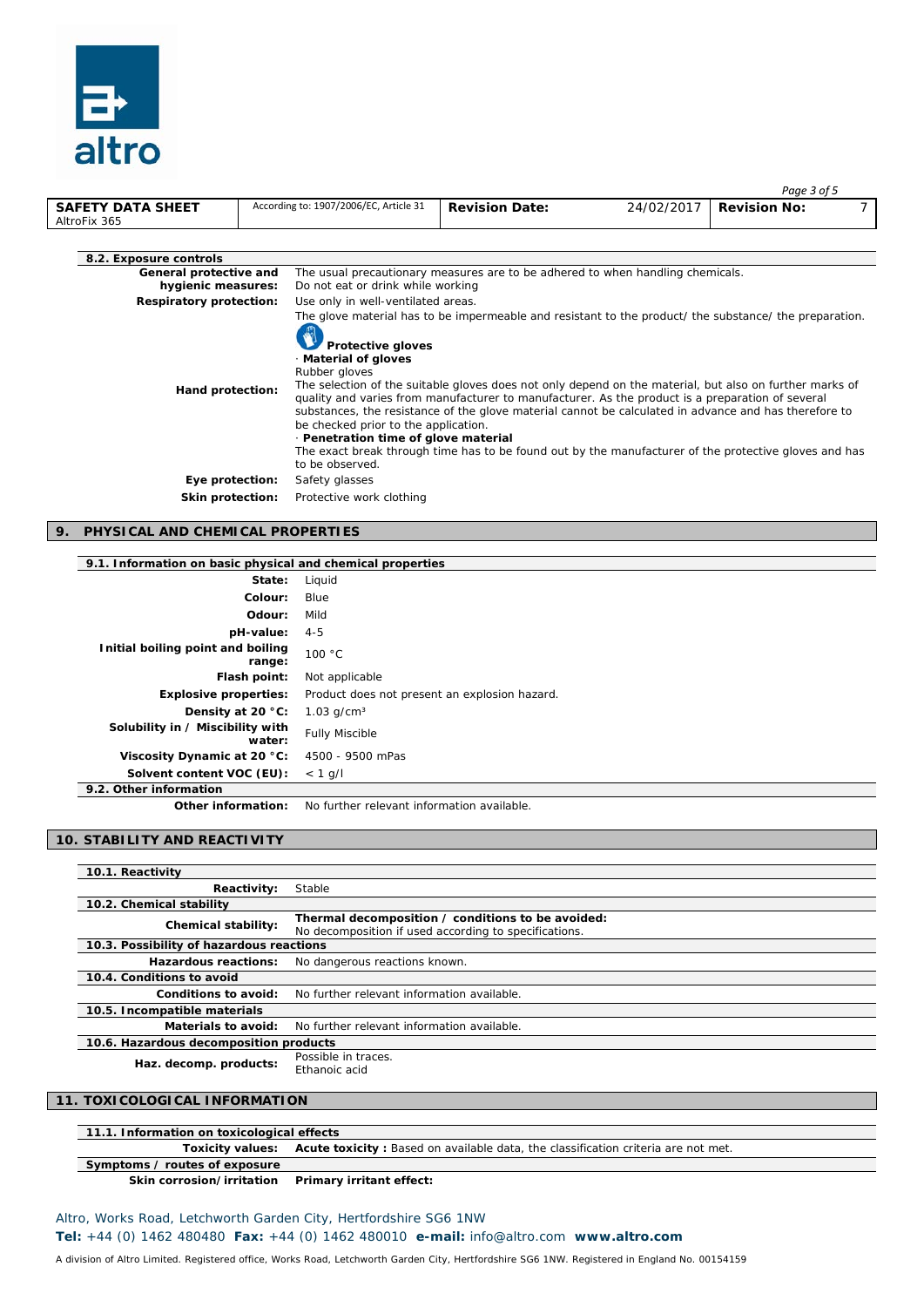

|                                                                                |                                                                                             |                                                                       |            | Page 4 of 5         |  |
|--------------------------------------------------------------------------------|---------------------------------------------------------------------------------------------|-----------------------------------------------------------------------|------------|---------------------|--|
| <b>SAFETY DATA SHEET</b><br>AltroFix 365                                       | According to: 1907/2006/EC, Article 31                                                      | <b>Revision Date:</b>                                                 | 24/02/2017 | <b>Revision No:</b> |  |
|                                                                                |                                                                                             |                                                                       |            |                     |  |
|                                                                                | Slight irritation possible.                                                                 |                                                                       |            |                     |  |
| Serious eye damage/irritation                                                  | Slight irritation possible.                                                                 |                                                                       |            |                     |  |
| Respiratory or skin<br>sensitisation:                                          |                                                                                             | Sensitising effect by skin contact is possible by prolonged exposure. |            |                     |  |
| CMR effects (carcinogenity,<br>mutagenicity and toxicity for<br>reproduction): | Germ cell mutagenicity<br>Based on available data, the classification criteria are not met. |                                                                       |            |                     |  |
| Carcinogenicity:                                                               | Based on available data, the classification criteria are not met.                           |                                                                       |            |                     |  |
| Reproductive toxicity:                                                         | Based on available data, the classification criteria are not met.                           |                                                                       |            |                     |  |
| STOT-single exposure:                                                          | Based on available data, the classification criteria are not met                            |                                                                       |            |                     |  |
| STOT-repeated exposure:                                                        | Based on available data, the classification criteria are not met.                           |                                                                       |            |                     |  |
| <b>Aspiration hazard:</b>                                                      | Based on available data, the classification criteria are not met                            |                                                                       |            |                     |  |
|                                                                                |                                                                                             |                                                                       |            |                     |  |

#### **12. ECOLOGICAL INFORMATION**

| 12.1. Toxicity                           |                                                             |  |
|------------------------------------------|-------------------------------------------------------------|--|
| <b>Ecotoxicity values:</b>               | Aquatic toxicity: No further relevant information available |  |
| 12.2. Persistence and degradability      |                                                             |  |
| Persistence and degradability:           | Not easily biodegradable                                    |  |
| 12.3. Bioaccumulative potential          |                                                             |  |
| Bioaccumulative potential:               | No further relevant information available.                  |  |
| 12.4. Mobility in soil                   |                                                             |  |
| Mobility:                                | No further relevant information available.                  |  |
| <b>Additional ecological</b>             | General notes:                                              |  |
| information:                             | Generally not hazardous for water                           |  |
| 12.5. Results of PBT and vPvB assessment |                                                             |  |
| <b>PBT</b> identification:               | <b>PBT:</b> Not applicable.                                 |  |
|                                          | vPvB: Not applicable                                        |  |
| 12.6. Other adverse effects              |                                                             |  |
|                                          |                                                             |  |

**Other adverse effects:** No further relevant information available.

### **13. DISPOSAL CONSIDERATIONS**

| 13.1. Waste treatment methods     |                                                                                                                                                                                                       |                                                                              |  |
|-----------------------------------|-------------------------------------------------------------------------------------------------------------------------------------------------------------------------------------------------------|------------------------------------------------------------------------------|--|
| <b>Disposal operations:</b>       | Recommendation:<br>Waste disposal key:                                                                                                                                                                | Disposal must be made according to official regulations.<br>UK $(WM3) : n/a$ |  |
| European waste cataloque          | 08 04 14 : aqueous sludges containing adhesives or sealants other than those mentioned in 08 04 13                                                                                                    |                                                                              |  |
| Uncleaned packaging               | Recommendation:<br>Dispose of packaging according to regulations on the disposal of packagings.<br>Empty contaminated packagings thoroughly. They may be recycled after thorough and proper cleaning. |                                                                              |  |
| Recommended cleansing<br>agents:: | Water, if necessary together with cleansing agents.                                                                                                                                                   |                                                                              |  |

### **14. TRANSPORT INFORMATION**

| 14.1 UN-Number<br>ADR, ADN, IMDG, IATA                 | Void           |  |
|--------------------------------------------------------|----------------|--|
| 14.2 UN proper shipping name<br>- ADR, ADN, IMDG, IATA | Void           |  |
| 14.3 Transport hazard                                  |                |  |
| class(es)                                              | Void           |  |
| - ADR, ADN, IMDG, IATA<br>- Class                      |                |  |
| 14.4 Packing group                                     | Void           |  |
| · ADR. IMDG. IATA                                      |                |  |
| 14.5 Environmental hazards:<br>Marine pollutant:       | No             |  |
| 14.6 Special precautions for<br>user                   | Not Applicable |  |
| 14.7 Transport in bulk                                 |                |  |
| according to                                           |                |  |
| Annex II of Marpol and the IBC                         | Not Applicable |  |
| Code:                                                  |                |  |